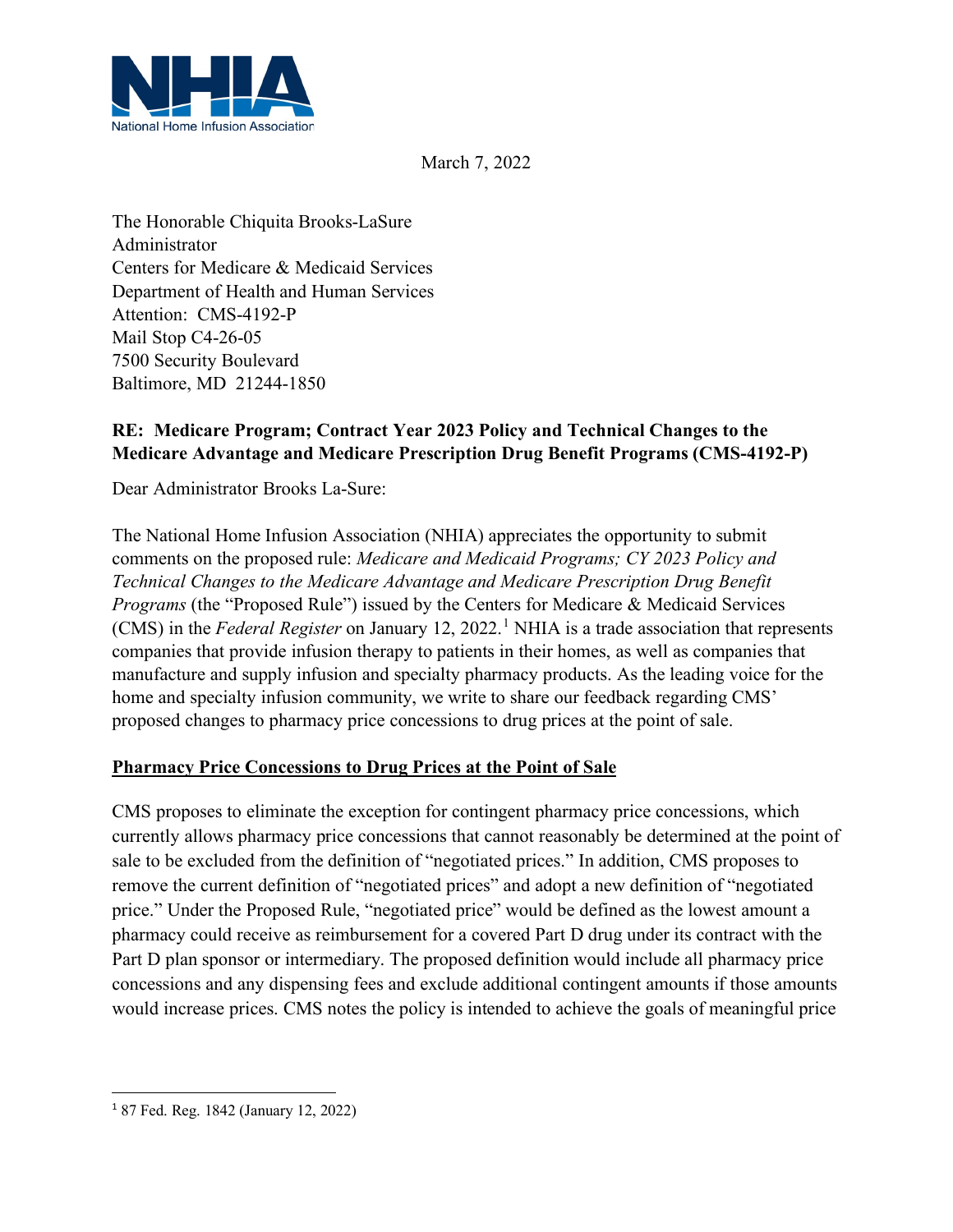

transparency, consistent application of all pharmacy payment concessions by all Part D sponsors and prevention of cost-shifting to beneficiaries and taxpayers.

CMS also proposes to add a definition of "price concession," which is not currently defined in the Part D statute, regulations or sub-regulatory guidance. CMS would define "price concession" broadly and it would include all forms of discounts and direct or indirect subsidies or rebates that reduce the costs incurred by Part D sponsors under Part D plans. NHIA supports this definition and requests that CMS confirm that any fee related to a Part D prescription claim is considered a price concession, including an administrative fee, a transaction fee, or a performance-based penalty.

CMS notes that total direct and indirect remuneration (DIR) reported by Part D sponsors has significantly increased in recent years and that pharmacy price concessions have increased faster than any other category of DIR. CMS reported data that showed that pharmacy price concessions, net of all pharmacy incentive payments, increased by more than 107,400 percent from 2010 – 2020. This increase is not sustainable and is detrimental to Medicare beneficiaries. In a 2017 report, CMS stated that significant increases in DIR resulted in higher beneficiary cost-sharing obligations.<sup>[2](#page-1-0)</sup> In the Proposed Rule, CMS also acknowledged that less than two percent of plans have passed through any price concessions to beneficiaries at the point of sale in recent years. CMS referenced studies that show that higher cost-sharing for prescription drugs can interfere with access to needed medications and poorer health outcomes. NHIA shares the concerns CMS outlined concerning DIR and encourages CMS to move forward with a final rule that will address these problems.

While NHIA appreciates the efforts CMS is making to address the abusive practices of PBMs surrounding DIR, NHIA believes that CMS' proposal does not go far enough. NHIA is concerned that PBMs will continue to exploit loopholes unless CMS specifies that all pharmacy price concessions are accounted for at the point of sale at a claim level. NHIA asks that CMS clarify this to ensure that PBMs are not able to restructure pharmacy fees to circumvent CMS' intent.

In addition, in contrast to the proposed changes to the definition of "negotiated price" discussed above, CMS proposes to allow for an "alternative negotiated price" for applicable drugs in the coverage gap. Specifically, CMS states that for applicable drugs in the coverage gap, "plans would have the flexibility to determine how much of the pharmacy price concessions to pass through at the point-of-sale." NHIA believes that this proposal would be detrimental to Medicare beneficiaries in the coverage gap, as they would not receive the benefits of lower costsharing discussed above and the proposal would be operationally burdensome for pharmacies. NHIA opposes allowing for an "alternative negotiated price" for drugs in the coverage gap and

<span id="page-1-0"></span><sup>2</sup> https://www.cms.gov/newsroom/fact-sheets/medicare-part-d-direct-and-indirect-remuneration-dir